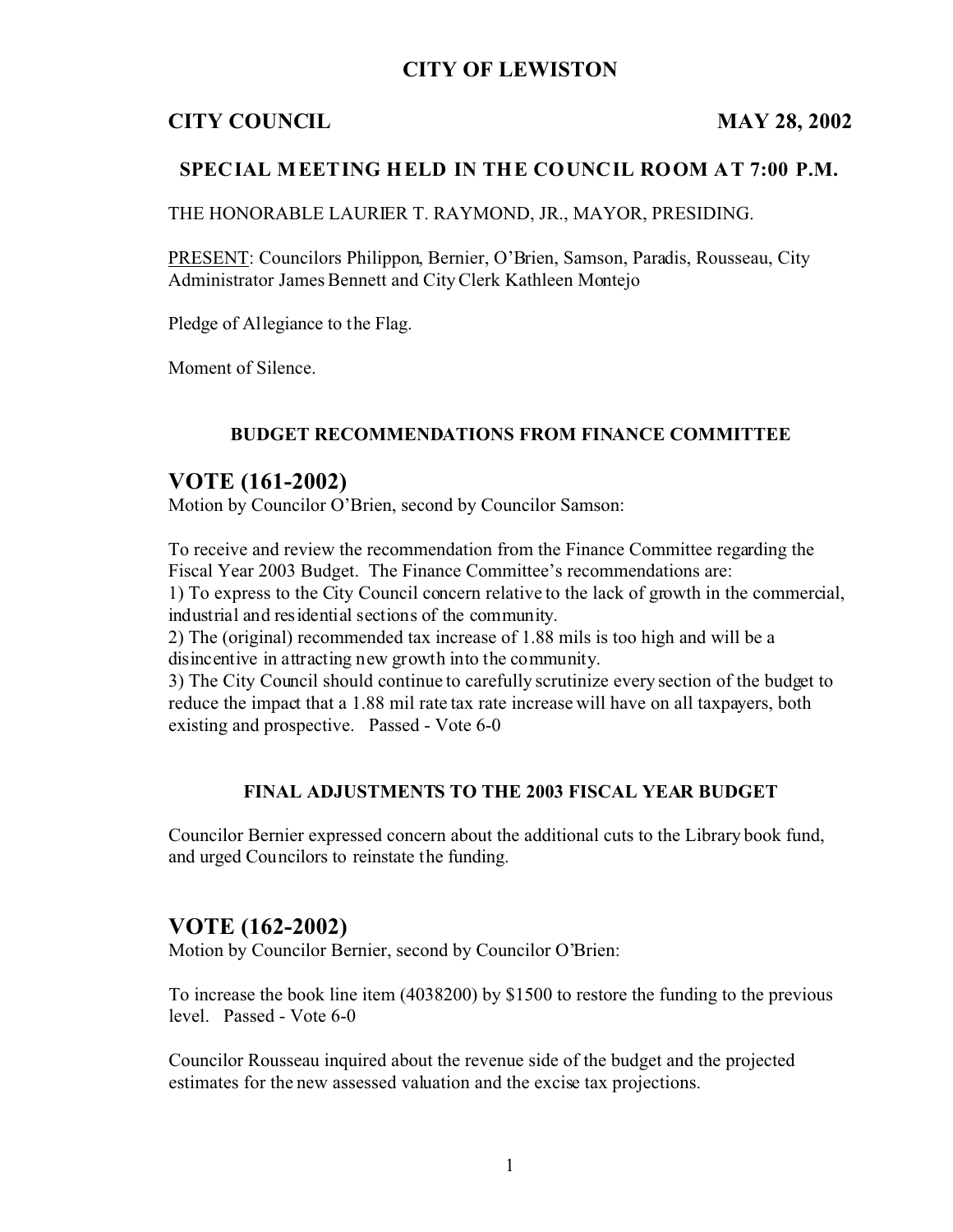## **VOTE (163-2002)**

Motion by Councilor Samson, second by Councilor Philippon:

To amend the City Administrator's original recommended budget as outlined in the attached material entitled "City Administrator's Recommended Budget Adjustments" and "City Council Recommended Budget Adjustments".

#### **CITY ADMINISTRATOR'S RECOMMENDED BUDGET ADJUSTMENTS EXPENDITURES**

| Department<br>All                     | <b>Account Item Description</b><br>Reduce use of most capital to be funded by                   | Amount            |
|---------------------------------------|-------------------------------------------------------------------------------------------------|-------------------|
|                                       | supplemental appropriation of fund balance                                                      | \$<br>(1,052,985) |
| N/A                                   | Eliminate 5% Reserve for Uncollected taxes                                                      | (2,050,224)       |
| N/A                                   | Increase Overlay to reduce negative impact<br>of elimination of Reserve for Uncollected taxes   | 200,000           |
| Administration                        | 4028800 Additional funds to pay for moving expenses<br>per contractual agreement                | 3,500             |
| Economic Dev.                         | 4011000 Eliminate - Economic Development Specialist<br>position                                 | (32, 858)         |
| M.I.S.                                | 4011000 Eliminate Programmer Analyst position                                                   | (34, 730)         |
|                                       | Human Resources 4011000 Add Deputy Human Resource position<br>(effective October 1)             | 35,000            |
| Patrol                                | 4011000 Eliminate DARE Officer position January 1 -<br>keep vacant Patrol Officer position open | (28, 561)         |
| Police - Support<br>Srvc.             | 4011000 Add Parking Enforcement hours                                                           | 7,500             |
|                                       | Fire Administration 4011000 Eliminate Deputy Fire Prevention position                           | (48, 036)         |
| <b>Fire Prevention</b>                | 4051000 Eliminate funding for vehicle in Fire Prevention                                        | (23,000)          |
|                                       | Code Enforcement 4011000 Eliminate Electrical Inspector position                                | (41, 516)         |
|                                       | P/W Administration 4011000 Eliminate Office Manager position                                    | (28, 957)         |
| Highway                               | 4011000 Eliminate Storekeeper position                                                          | (24, 202)         |
| Highway                               | 4011000 Eliminate Highwy Worker II position (vacant)                                            | (23, 930)         |
| <b>Waste Collection</b>               | 4028831 Add waste collection churches & parochial<br>schools                                    | 7,400             |
| Parks &                               | 4011000 Eliminate Parks Worker II position                                                      | (24, 541)         |
| Cemeteries<br><b>Municipal Garage</b> | 4011000 Eliminate Equipment Servicer position                                                   | (29, 432)         |
| <b>Municipal Garage</b>               | 4051000 Eliminate funding for vehicle-sedan in P/W                                              | (16,000)          |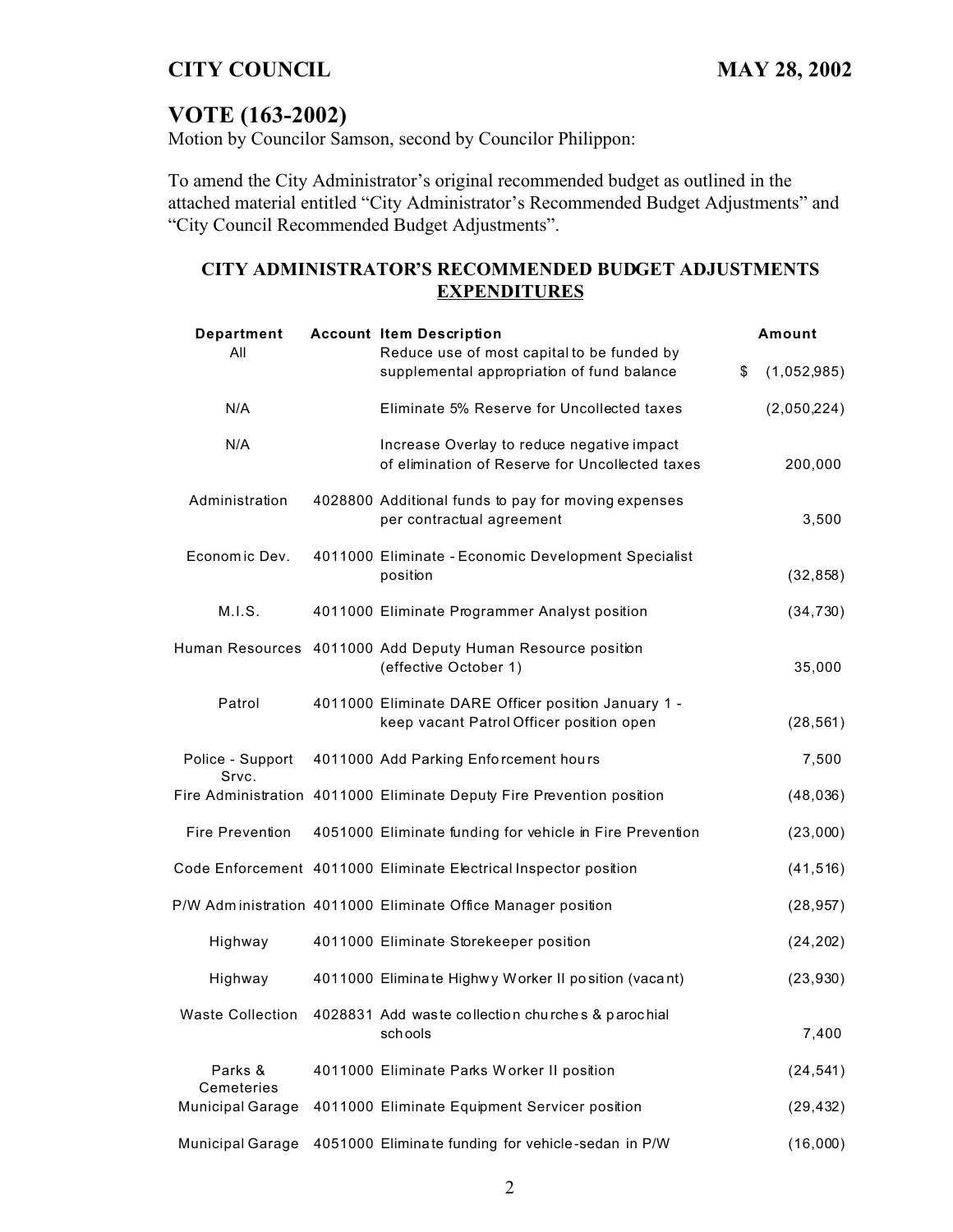|                         | <b>Total City Expenditures Adjustments</b>                                     | \$<br>(3,912,702) |
|-------------------------|--------------------------------------------------------------------------------|-------------------|
| Pensions                | 4044500 Reduce FICA contributions due to position<br>reductions                | (24, 700)         |
| Pensions                | 4044004 Reduce Deferred Comp. Contributions due to<br>position reductions      | (4,400)           |
| Pensions                | 4044001 Reduce MSRS contributions due to position<br>reductions                | (6,900)           |
| <b>Health Insurance</b> | 4046004 Reduce Health Insurance premiums as a result<br>of position reductions | (89,000)          |
| <b>Salary Reserve</b>   | 4013000 Employee Severance Package                                             | 30,000            |
| <b>Salary Reserve</b>   | 4010500 Credit for Turnover rate of Personnel                                  | (100, 000)        |
| <b>Bond Interest</b>    | 4049000 Reduce Bond Interest cost as a result of<br>restructuring              | (129, 800)        |
| <b>Bond Principal</b>   | 4049000 Restructure Bond Principal                                             | 4,000             |
|                         | <b>General Fund budget</b>                                                     | (450,000)         |
| Urban<br>Development    | 4049000 Eliminate funding of LMRC subsidy from                                 |                   |
| Urban<br>Development    | 4049000 Reduce LMRC budget appropriation                                       | (31, 550)         |
|                         | Library Circulation 4011000 Eliminate Library Assistant position               | (25, 300)         |
| Recreation Adm.         | 4011000 Eliminate Recreation Supervisor position                               | (37, 045)         |
| Gen. Assistance         | 4041000 General Assistance - Rent                                              | 60,000            |
| Gen. Assistance         | 4035500 General Assistance - Household Supplies                                | 15,000            |
| Gen. Assistance         | 4033500 General Assistance - Food                                              | 25,000            |
|                         | Gen. Assist. Adm. 4011000 Add 1 caseworker & 1 clerical position               | 57,565            |

## **CITY ADMINISTRATOR'S RECOMMENDED BUDGET ADJUSTMENTS REVENUES**

| <b>Prior Years</b><br>Surplus | Eliminate use of fund balance to fund City operating<br>budget                                                                                                | \$(1,000,000)              |
|-------------------------------|---------------------------------------------------------------------------------------------------------------------------------------------------------------|----------------------------|
| <b>Prior Year Taxes</b>       | Eliminate the budgeting of prior year-delinguent personal<br>property taxes and tax liens-due to elimination of reserve<br>for uncollected current year taxes | (126,000)<br>(1, 165, 000) |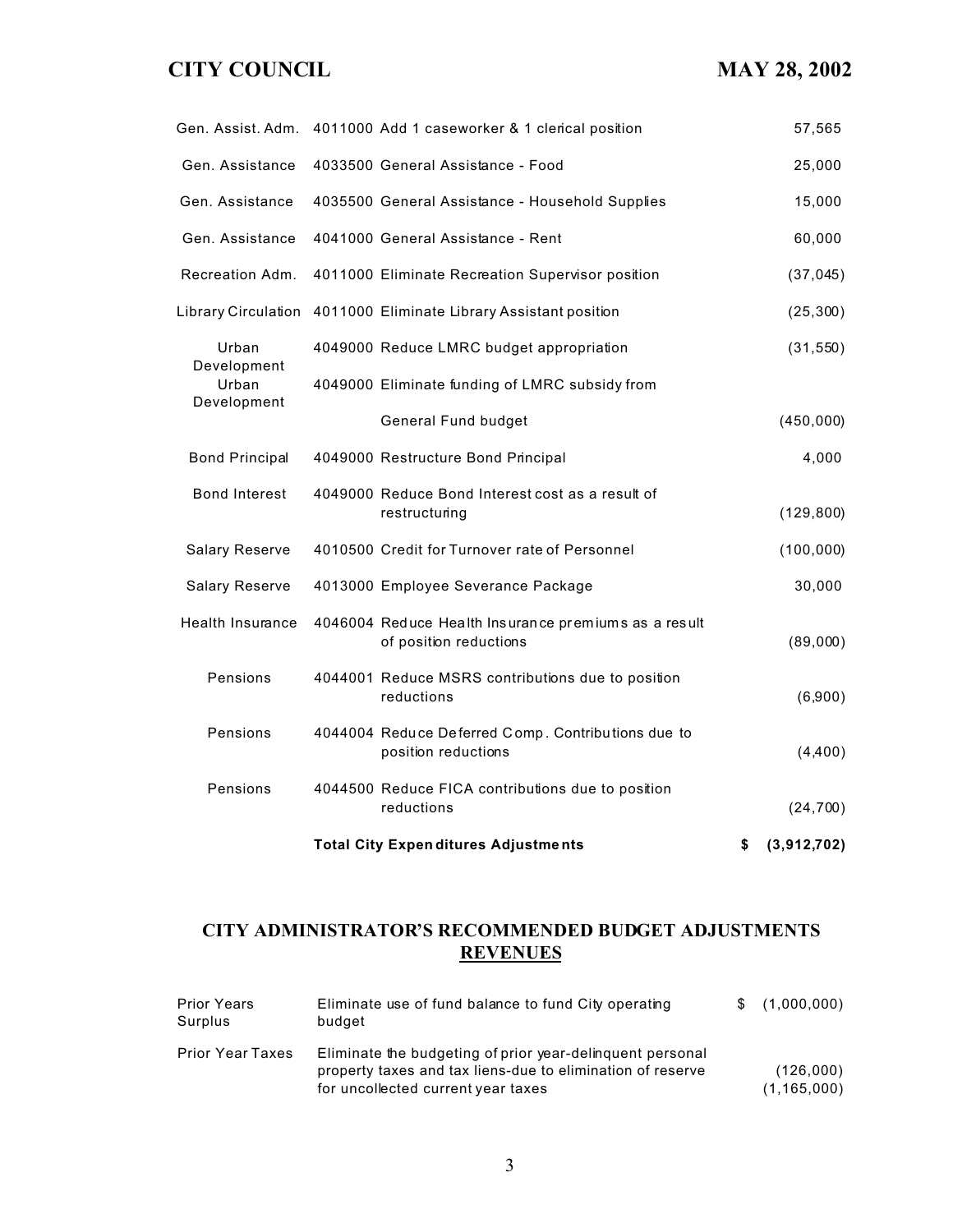|                                   | <b>Total Revenue Adjustments</b>                                                                    | S. | (2, 171, 000) |
|-----------------------------------|-----------------------------------------------------------------------------------------------------|----|---------------|
| Increase Fees                     | Increase fees for certain business and non-business<br>licensing, excavation permits and other fees |    | 35.000        |
| <b>Traffic Violation</b><br>Fines | Increase parking violations through additional enforcement                                          |    | 35.000        |
| General<br>Assistance Aid         | Increase estimated revenues to coincide with increase<br>budget appropriation of \$100,000          |    | 50,000        |

#### **SCHOOL EXPENDITURES**

| Reduce- School Budget Appropriation          | \$ (150,000) |
|----------------------------------------------|--------------|
| <b>Total School Expenditures Adjustments</b> | \$(150,000)  |

## **CITY COUNCIL RECOMMENDED BUDGET ADJUSTMENTS**

| <b>Department</b>       | <b>Account</b> | <b>Item Description</b>                                                          | Amount         |
|-------------------------|----------------|----------------------------------------------------------------------------------|----------------|
| <b>Human Resources</b>  | 4011000        | Remove Deputy Human Resources position<br>recommended by Administrator           | \$<br>(35,000) |
| <b>Health Insurance</b> | 4046004        | Fringes - Deputy H.R.                                                            | (10,000)       |
| Pensions                | 4044001        | Fringes - Deputy H.R.- MSRS                                                      | (2,500)        |
| Pensions                | 4044500        | Fringes - Deputy H.R. - FICA                                                     | (2,500)        |
| General Assistance      | 4033500        | General Assistance - Food                                                        | (10,000)       |
| General Assistance      | 4041000        | General Assistance - Rent                                                        | (20,000)       |
| <b>Salary Reserve</b>   | 4010500        | Credit for turnover rate of Personnel                                            | (15,000)       |
| Library Building        | 4058000        | Removal Capital item to be funded by<br>supplement appropriation of fund balance | (15,000)       |
| <b>Treasurer</b>        | 4012000        | Reduce Overtime                                                                  | (250)          |
| Police - CID            | 4012000        | Reduce Overtime                                                                  | (2,500)        |
| Planning                | 4012000        | Reduce Overtime                                                                  | (500)          |
| City Hall               | 4012000        | Reduce Overtime                                                                  | (500)          |
| Fire<br>Communication   | 4012000        | Reduce Overtime                                                                  | (500)          |
| Firefighting            | 4012000        | Reduce Overtime                                                                  | (2,500)        |
| <b>Snow Removal</b>     | 4012000        | Reduce Overtime                                                                  | (3,250)        |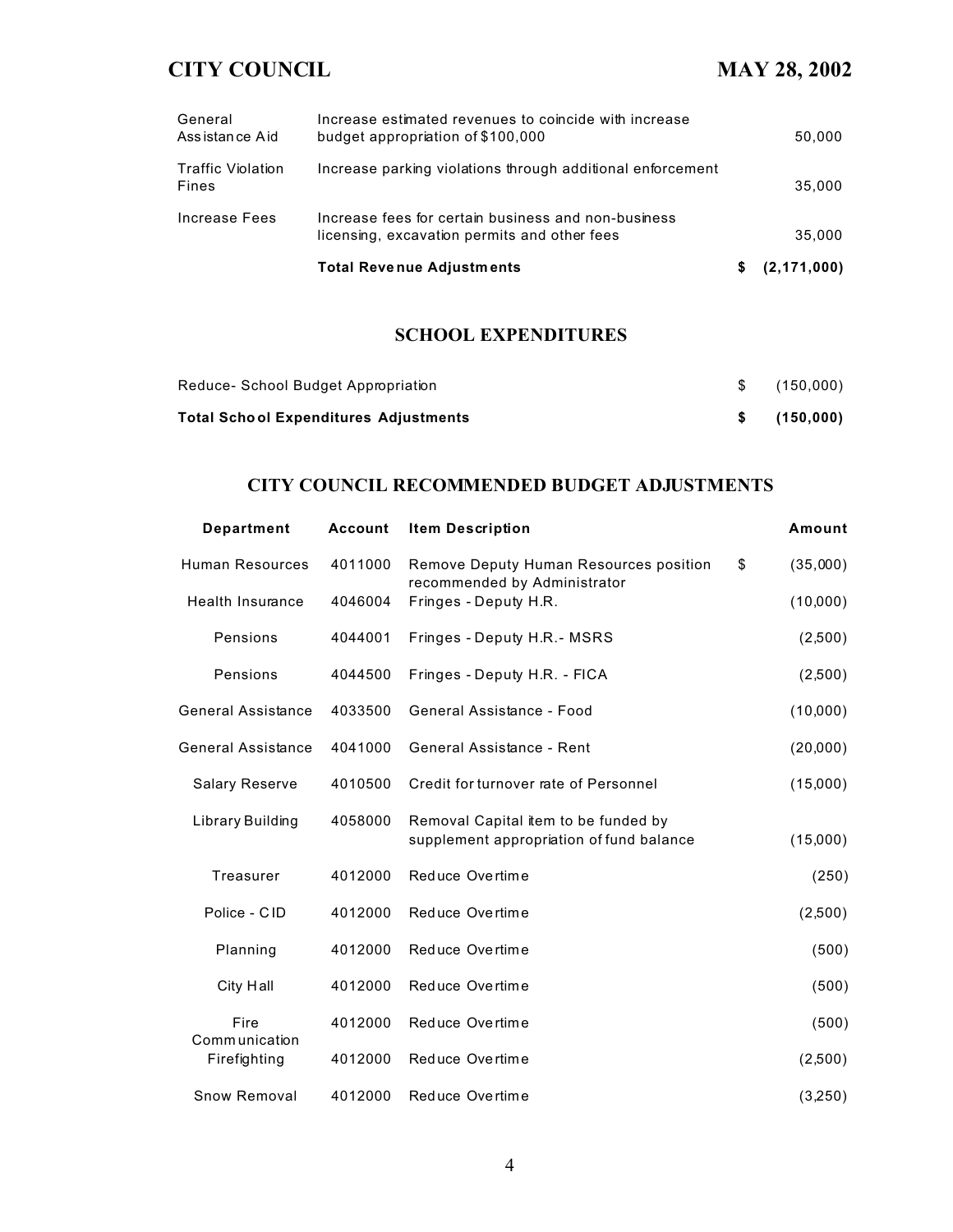| Waste Disposal                        | 4012000 | Reduce Overtime             | (5,000)  |
|---------------------------------------|---------|-----------------------------|----------|
|                                       |         | <b>Total Overtime</b>       | (15,000) |
| Eco nom ic                            | 4031000 | <b>Printing Supplies</b>    | (200)    |
| Development<br>Economic               | 4039800 | <b>Other Supplies</b>       | (50)     |
| Development<br><b>City Clerk</b>      | 4031000 | <b>Printing Supplies</b>    | (100)    |
| Purchasing                            | 4030500 | Office Supplies             | (100)    |
| Purchasing                            | 4031000 | <b>Printing Supplies</b>    | (150)    |
| Treasurer                             | 4030500 | <b>Office Supplies</b>      | (100)    |
| Treasurer                             | 4031000 | <b>Printing Supplies</b>    | (100)    |
| <b>Central Services</b>               | 4031000 | <b>Printing Supplies</b>    | (100)    |
| Planning                              | 4031000 | <b>Printing Supplies</b>    | (300)    |
| Planning                              | 4037900 | <b>Art Supplies</b>         | (500)    |
| Police Admin.                         | 4030500 | Office Supplies             | (150)    |
| Police CID                            | 4031000 | <b>Printing Supplies</b>    | (100)    |
| Police CID                            | 4037500 | <b>Educational Supplies</b> | (200)    |
| Patrol                                | 4032000 | Gasoline                    | (2,000)  |
| Patrol                                | 4034500 | <b>Department Apparel</b>   | (500)    |
| Fire Admin.                           | 4034600 | Individual Apparel          | (100)    |
| Firefighting                          | 4032000 | Gasoline                    | (1,500)  |
| Firefighting                          | 4034500 | <b>Department Apparel</b>   | (1,000)  |
| Fire                                  | 4038500 | Construction Materials      | (500)    |
| Comm unication<br><b>Fire Station</b> | 4031500 | <b>Fuel Supplies</b>        | (750)    |
| <b>Fire Station</b>                   | 4035500 | <b>Household Supplies</b>   | (600)    |
| <b>Code Enforcement</b>               | 4030500 | Office Supplies             | (150)    |
| P/W Admin.                            | 4031000 | <b>Printing Supplies</b>    | (300)    |
| Highway                               | 4036000 | Small Tools                 | (300)    |
| Highway                               | 4038700 | Bridge Materials            | (500)    |
| Highway                               | 4038500 | Construction Materials      | (1,500)  |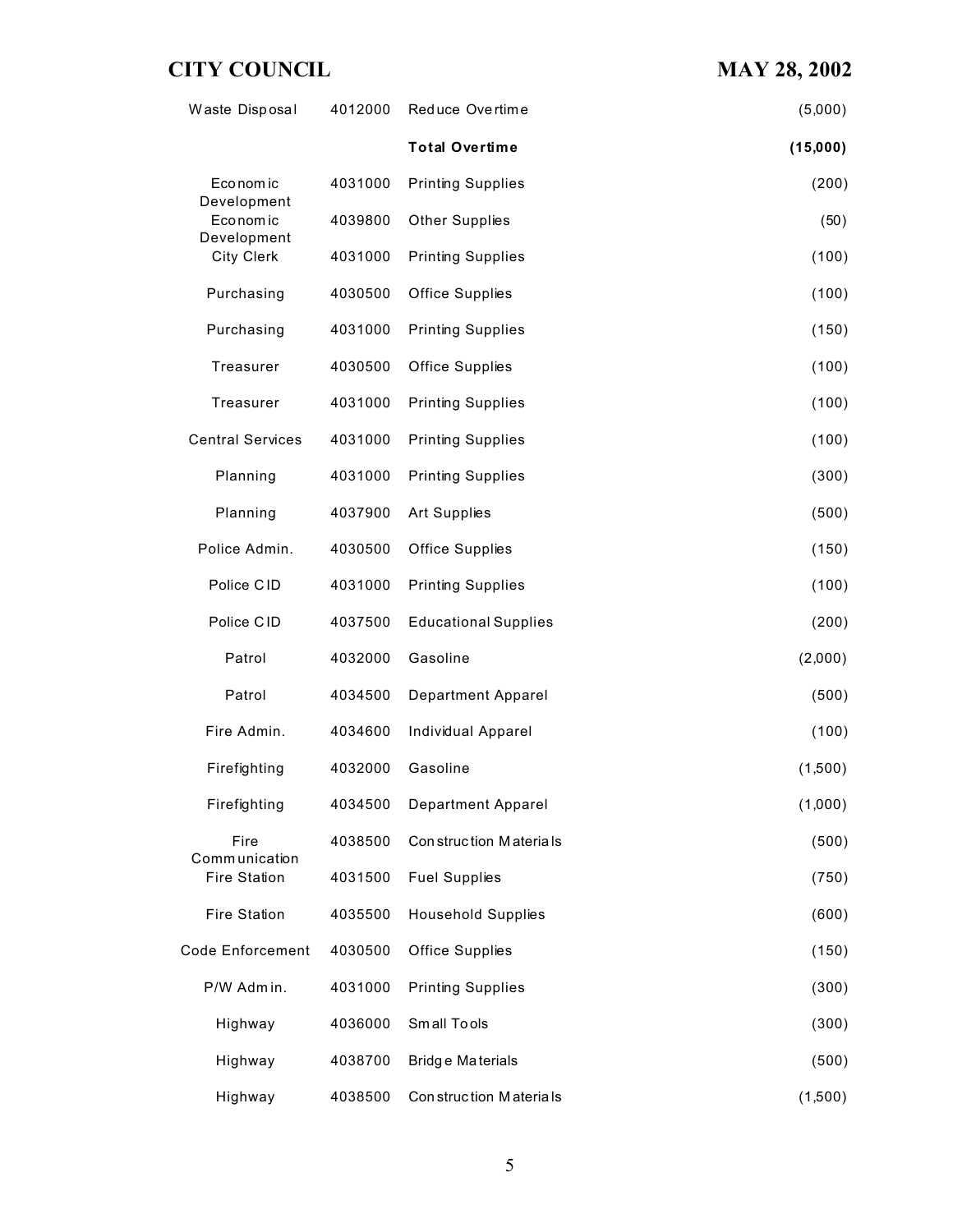|                    |         | <b>TOTAL EXPENDITURE ADJUSTMENTS</b>  | \$<br>(153, 500) |
|--------------------|---------|---------------------------------------|------------------|
|                    |         | <b>Total Supplies &amp; Materials</b> | (28, 500)        |
| MPC - Building     | 4039800 | <b>Other Supplies</b>                 | (100)            |
| MPC - Building     | 4035500 | <b>Household Supplies</b>             | (500)            |
| MPC - Admin.       | 4031000 | <b>Printing Supplies</b>              | (150)            |
| MPC - Admin.       | 4030500 | Office Supplies                       | (100)            |
| Programs<br>Armory | 4031500 | <b>Fuel Supplies</b>                  | (1,700)          |
| Recreation         | 4037800 | <b>Recreation Supplies</b>            | (500)            |
| Recreation Admin.  | 4030500 | <b>Office Supplies</b>                | (200)            |
| Recycling          | 4039800 | <b>Other Supplies</b>                 | (2,000)          |
| Snow Removal       | 4039800 | Other Supplies - Salt & Calcium       | (10, 400)        |
| Highway            | 4038800 | <b>Tarring Materials</b>              | (1,000)          |

#### **CITY COUNCIL RECOMMENDED BUDGET ADJUSTMENTS REVENUES**

| General Assistance Aid           | $\mathbb{S}$ | (150,000)   |
|----------------------------------|--------------|-------------|
| <b>Total Revenue Adjustments</b> |              | \$(150,000) |

Passed - Vote 6-0

#### **ADOPTION OF APPROPRIATION RESOLVE FOR FISCAL YEAR 2003**

#### **VOTE (164-2002)**

Motion by Councilor Philippon, second by Councilor O'Brien:

RESOLVED, That there is hereby appropriated for the support of the several departments of the City of Lewiston for the fiscal year, commencing the first day of July, in the year of Our Lord, Two Thousand and Two, and ending the last day of June, in the year of Our Lord, Two Thousand and Three, for the payment of the State and County Taxes, for ordinary indebtedness and expenses, for the interest on the debt, of the City of Lewiston, for the payment of lawful debts and dues from the City of Lewiston: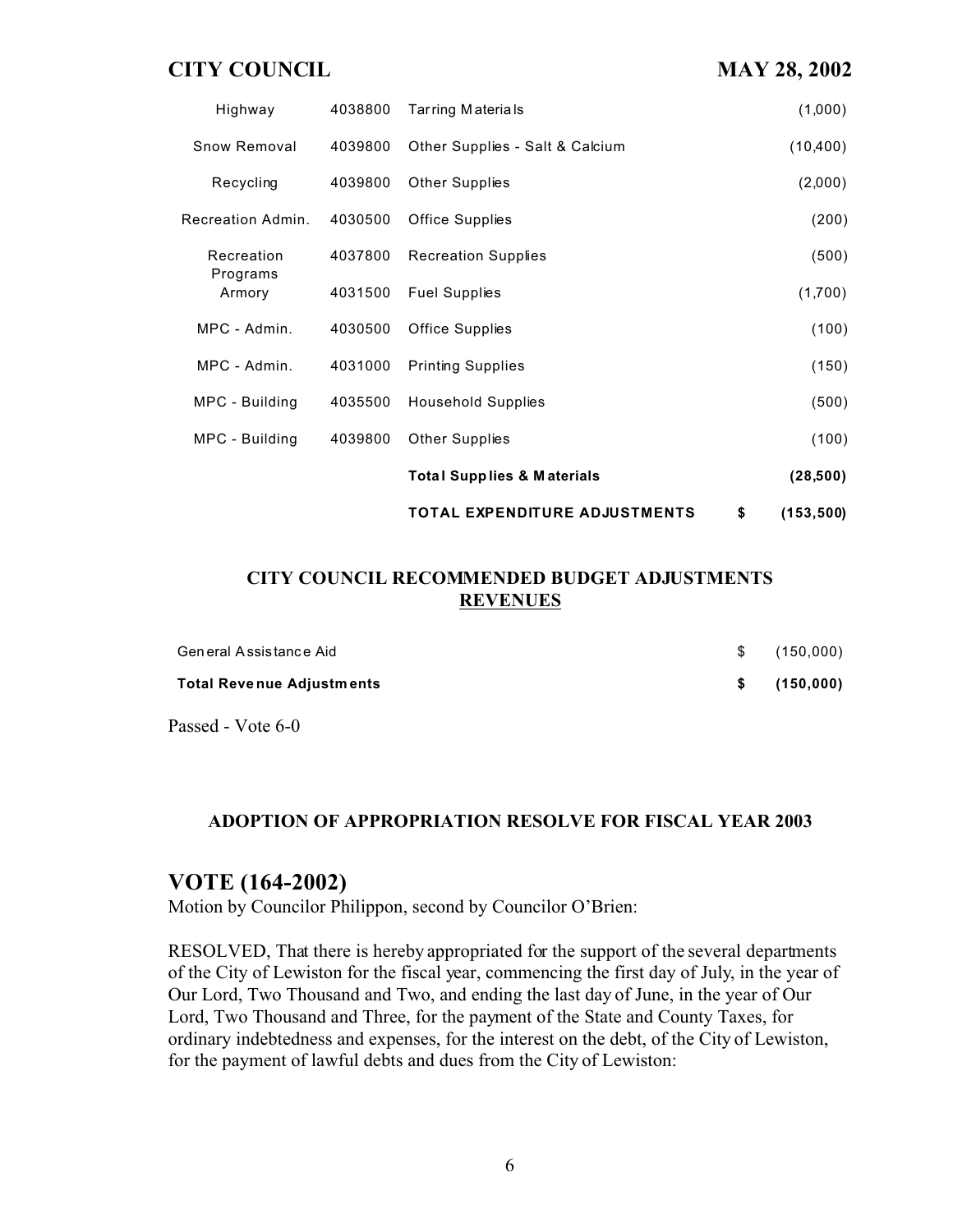| <b>AGGREGATE BUDGET</b>     | \$69,316,122 |
|-----------------------------|--------------|
| <b>MEANS OF FINANCING:</b>  |              |
| <b>General Property Tax</b> | 38,774,284   |
| <b>Anticipated Revenues</b> | 30,068,571   |
| <b>Prior Year's Surplus</b> | 473,267      |
| TOTAL                       | \$69,316,122 |

Passed - Vote 6-0

#### **ADOPTION OF SUPPLEMENTAL APPROPRIATION RESOLVE FOR FISCAL YEAR 2003**

Councilor Bernier proposed an amendment to add funds for the purchase of a new rescue tool to be used by the Fire Department to extract victims from automobiles after an accident. She stated the current piece of equipment works, but is very antiquated and adds a great deal of additional time to a process where time is of the essence during a vehicle accident.

## **VOTE (165-2002)**

Motion by Councilor Bernier, second by Councilor O'Brien:

To increase the supplemental appropriation for Public Safety by \$21,000 for the purpose of buying an AMKUS Rescue Tool. Passed - 6-0.

## **VOTE (166-2002)**

Motion by Councilor Philippon, second by Councilor Samson:

To approve the Supplemental Appropriation for Fiscal Year 2003 to finance Capital Expenditures in various departments as follows:

| <b>DEPARTMENT</b>     | <b>AMOUNT</b> |
|-----------------------|---------------|
| General Government    | \$49,400      |
| <b>Public Safety</b>  | 215,120       |
| <b>Public Works</b>   | 766,500       |
| <b>Human Services</b> | 2,500         |
| Culture & Recreation  | 91,465        |
| Miscellaneous         | 3,000         |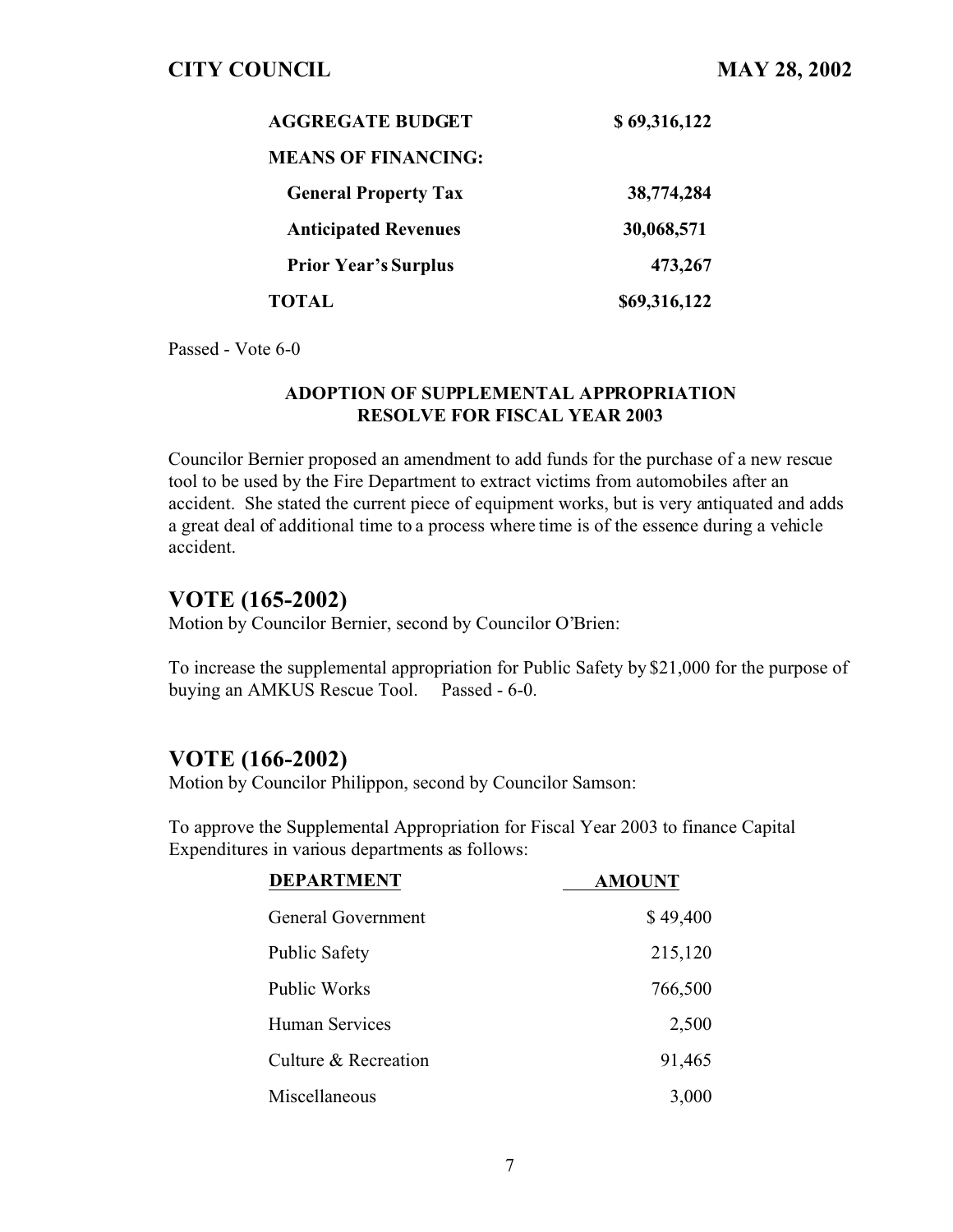| <b>Sub-Total City</b>      | \$1,127,985 |
|----------------------------|-------------|
| School                     | 250,000     |
| <b>TOTAL APPROPRIATION</b> | \$1,377,985 |
| <b>MEANS OF FINANCING</b>  |             |
| Undesignated Fund Balance  | \$1,377,985 |

Passed - Vote 6-0

#### **WAVIER OF GNP-IPD REQUIREMENT OF CITY CHARTER**

## **VOTE (167-2002)**

Motion by Councilor O'Brien, second by Councilor Philippon:

That the City Council deems it necessary to adopt a budget which exceeds the percent increase of the Gross National Product-Implicit Price Deflator, and hereby waives the provisions of Section 6.06(f) of the City Charter. Passed - Vote 6-0

#### **ADOPTION OF WATER AND SEWER APPROPRIATION FOR FISCAL YEAR 2003**

## **VOTE (168-2002)**

Motion by Councilor Philippon, second by Councilor Bernier:

RESOLVED, That there is hereby appropriated for the support of the Water & Sewer Divisions of the City of Lewiston for the fiscal year, commencing the first day of July, in the year of Our Lord, Two Thousand and Two and ending the last day of June, in the year of Our Lord, Two Thousand and Three:

#### **WATER DIVISION REQUIREMENTS \$ 2,581,150**

#### **SEWER DIVISION REQUIREMENTS \$ 4,004,761**

Passed - Vote 6-0

#### **AUTHORIZATION TO USE THE INTEREST FROM THE FARRAR FUND**

## **VOTE (169-2002)**

Motion by Councilor O'Brien, second by Councilor Paradis:

To authorize the use of the interest from the Farrar Fund for expenses incurred in the Human Services Budget, for medical and dental services. Passed - Vote 6-0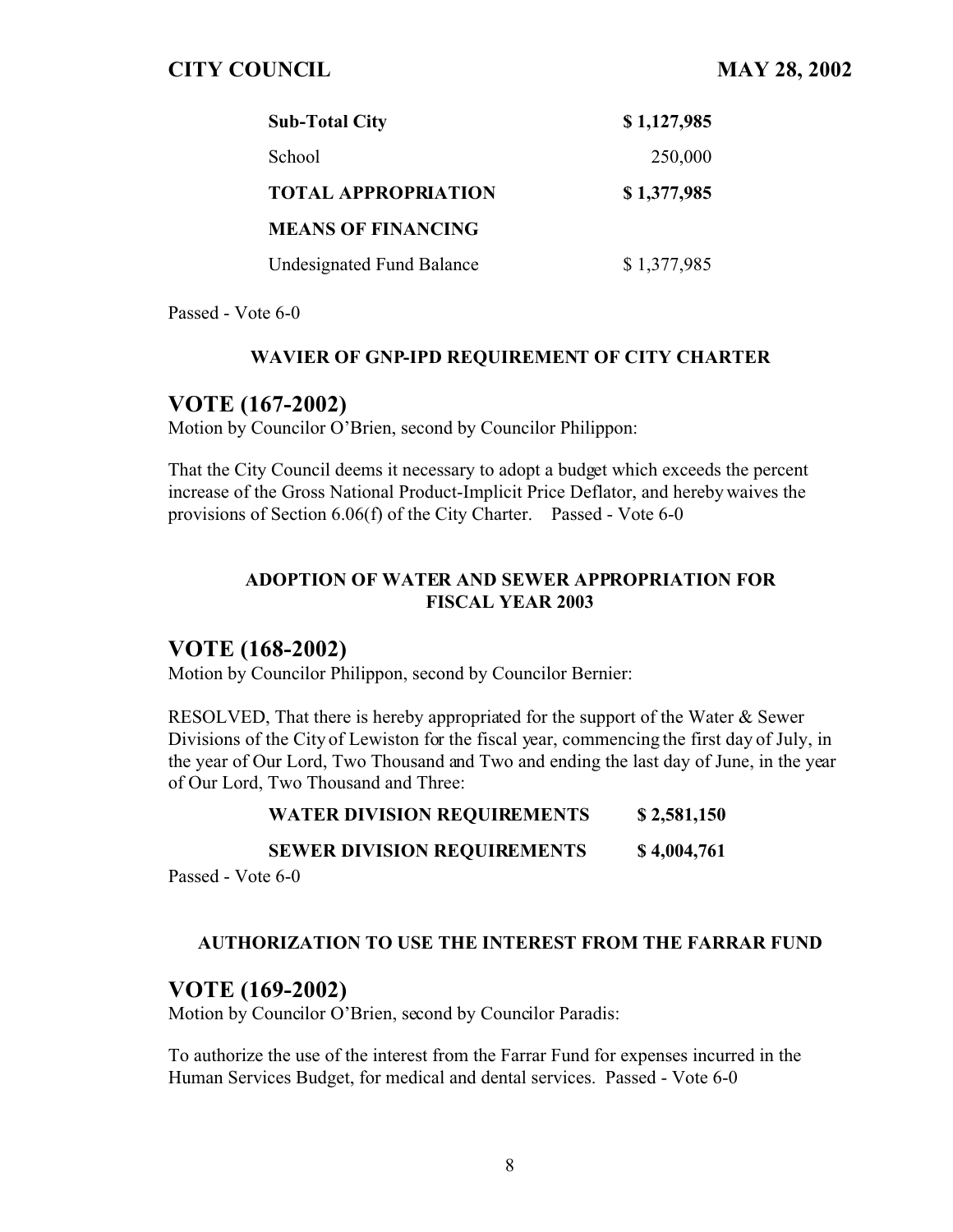#### **APPROVAL OF MILEAGE REIMBURSEMENT RATES**

## **VOTE (170-2002)**

Motion by Councilor O'Brien, second by Councilor Paradis:

To authorize the Finance Director to approve payment for mileage reimbursement at the rates and manner as budgeted for the authorized use of privately owned vehicles in the conduct of official city business for each respective position:

| <b>POSITION</b>                     | LLOCATION    |
|-------------------------------------|--------------|
| Mayor                               | \$500.00     |
| Auditor                             | \$125.00     |
| <b>Business Development Manager</b> | \$200.00     |
| <b>Chief Assessor</b>               | \$480.00     |
| City Clerk                          | \$ 300.00    |
| Development Director                | \$200.00     |
| General Assistance Administrator    | 100.00<br>S. |
| Library Director                    | \$200.00     |
| <b>Recreation Director</b>          | \$1200.00    |
| Treasurer/Tax Collector             | \$ 200.00    |

Per-mile basis. All others not specifically mentioned above shall be reimbursed at the rate of thirty-one (\$.31) cents per mile, excepting motorcycles which shall be reimbursed at the rate of 75% of the rate established for other vehicles, plus tolls and parking supported by receipted vouchers other than meters. Passed - Vote 6-0

#### **APPROVAL OF AID TO PRIVATE AND PAROCHIAL SCHOOLS**

Councilor Bernier inquired about the wording of this motion compared to the wording from previous year's budget approval meetings, and the impact of the November 2001 citizen referendum vote regarding funding for parochial schools.

## **VOTE (171-2002)**

Motion by Councilor Samson, second by Councilor Rousseau:

To accept the recommendation of the Finance Director, and to establish the following allocation amounts for aid to private and parochial schools for textbook and testing services for Fiscal Year 2003: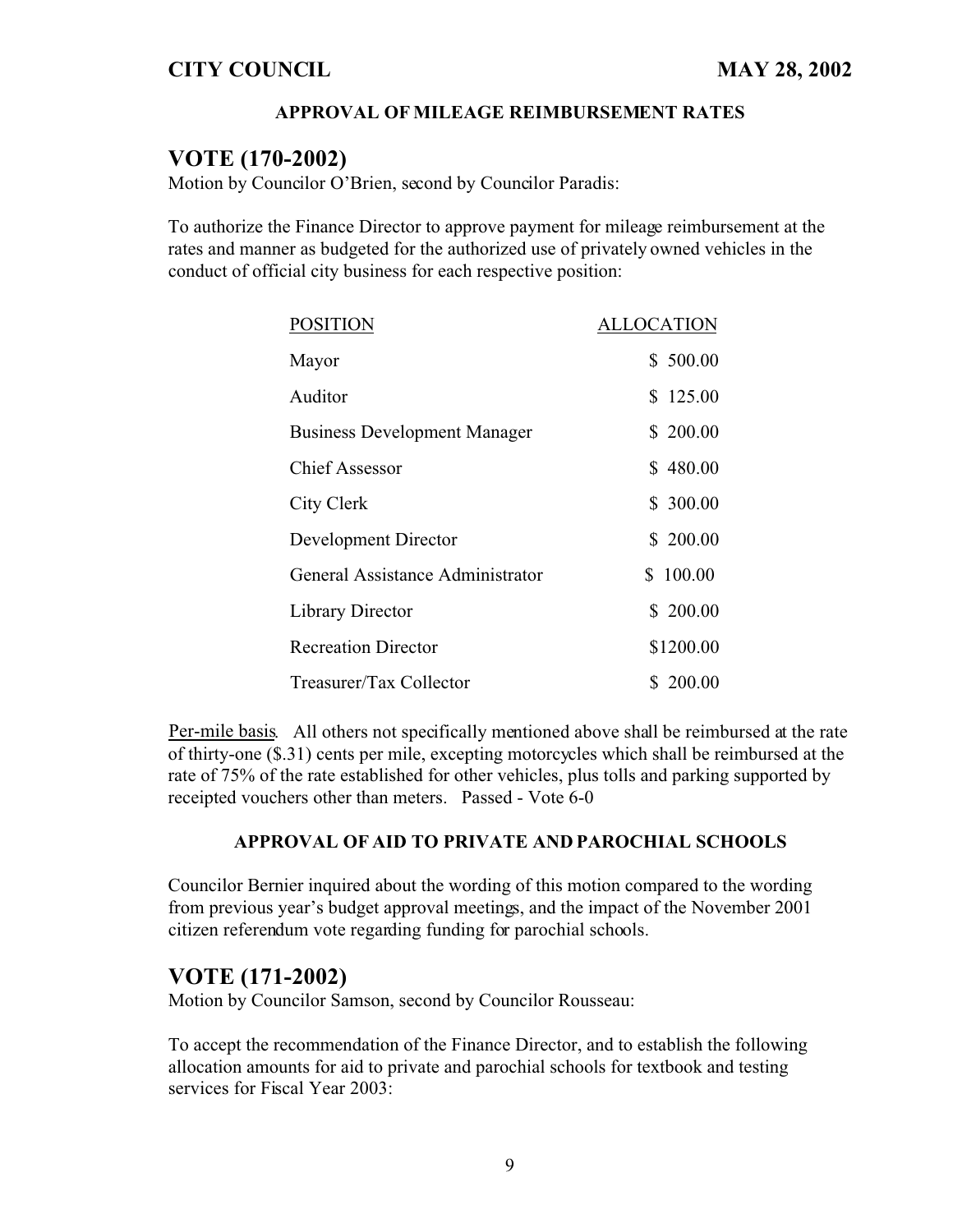|                  | Elementary          | Secondary           |
|------------------|---------------------|---------------------|
| Testing          | \$2.60 per student  | \$2.60 per student  |
| <b>Textbooks</b> | \$25.00 per student | \$53.00 per student |

Passed - Vote 6-0

#### **OTHER BUSINESS**

Councilor Bernier proposed the following Resolution regarding the use of funds for the Lewiston Mill Redevelopment Corporation. A few Councilors stated they would feel more comfortable regarding the funds the City is budgeting for LMRC if the City Administrator has the opportunity to conduct a review of the organization's procedures.

## **VOTE (172-2002)**

Motion by Councilor Samson, second by Councilor Bernier:

Whereas, the City Council has endorsed the adoption of the budget which included certain funds for support of the Lewiston Mill Redevelopment Corporation (LMRC), and;

Whereas, members of the City Council have expressed concerns about the ongoing need for financial assistance from the City to support the operations of LMRC, based on the current direction and focus, and;

Whereas, members of the City Council desire a complete review of the goals, direction, and business plan that LMRC is currently employing, and;

Therefore, the City Council instructs the City Administrator to present a comprehensive review of LMRC to the City Council by September 10, 2002, and;

Furthermore, the City Administrator is instructed to report any major changes in operations, procedures, or other changes in the operations of LMRC to the City Council, prior to the enactment of such changes, and;

Finally, the City Administrator is to review and control the use of City funds for support of the operations of the LMRC from this date until the presentation of the report is made.

Passed - Vote 5-1 (Councilor Philippon opposed)